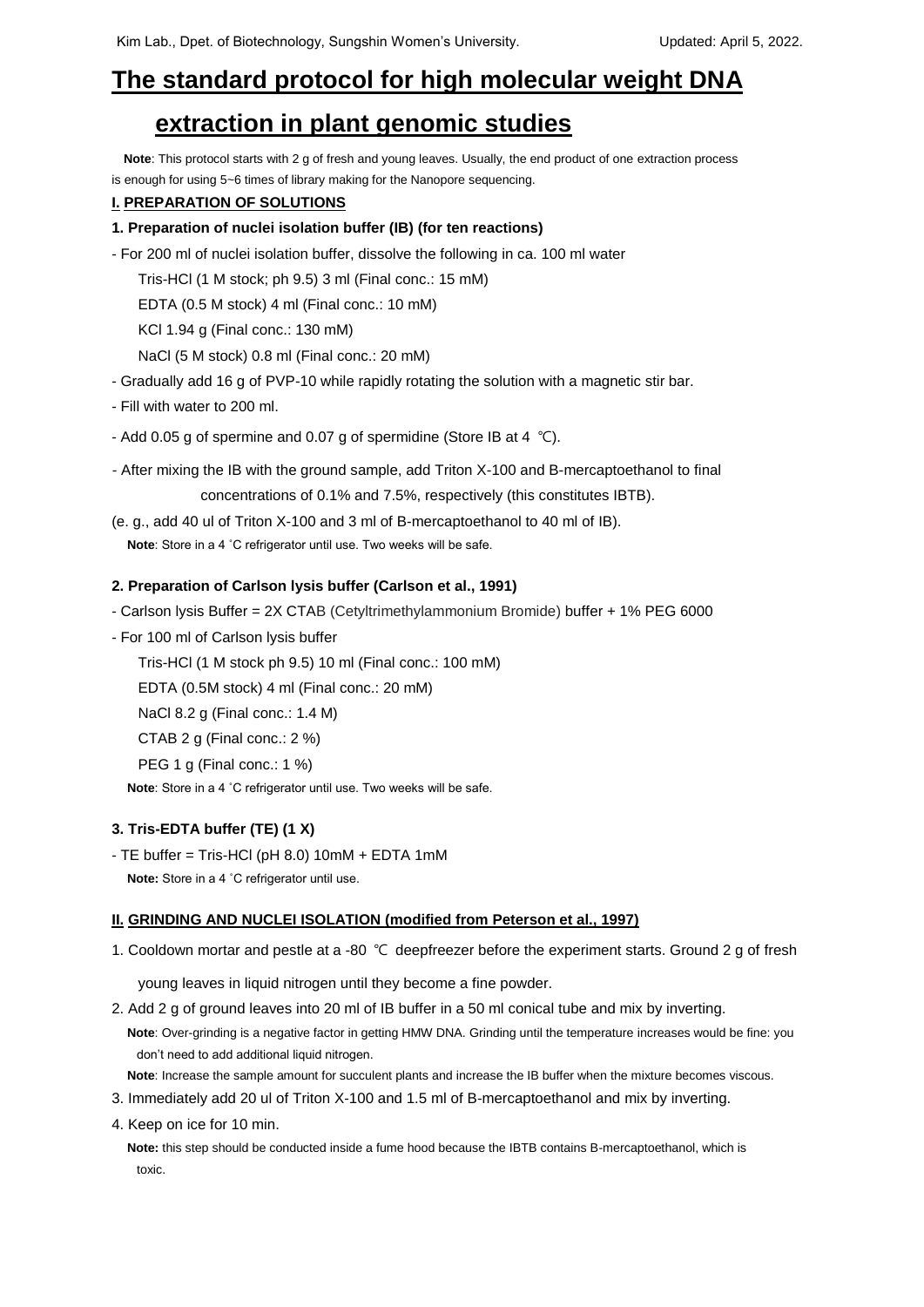Kim Lab., Dpet. of Biotechnology, Sungshin Women's University. **Example 2018** Updated: April 5, 2022.

- 5. Filter mixture through a vacuum-aid cell strainer (pore size: 100 µm) seated on a 50 ml conical tube to collect nuclei suspension (Fig. 1).
	- **Note**: To aid filtration, gently scrape stacked plant tissue on the filter with a top side of 1,000 ul pipette (blue) tip. The filtrate should look light green.
- 6. Repeat the filtering step again with 40  $\mu$ m pore-sized cell strainer.
- 7. Add 200 ul Triton X-100.
	- **Note**: This is a step to lyse cell and organelle membranes except nuclear membrane.
- 8. To pellet the nuclei, centrifuge for 10 min. with 3,000g at 4 ℃.
- 9. Discard the supernatant.

#### **III. EXTRACT NUCLEAR DNA USING CTAB BUFFER (modified from Doyle and Doyle, 1987)**

1. Add 5 ml of Carlson lysis buffer and 12.5 ul of B-mercaptoethanol to the tube and resuspend nuclei pellet with brief tapping.

**Note**: Incomplete resuspension could reduce yield since many nuclei are not lysed by CTAB. Brief pipetting of the pellet with an end-cut 1,000 ul pipette tip and gentle vortexing may help resuspension.

2. Incubate at 65 ℃ for 15 min. (maximum 2 hours)

**Note**: If the pellet is not completely resuspended after incubation, a brief centrifugation (3,000 g for 5 min) followed by only the use of the supernatant will help speed up processing.

- 3. Transfer suspended nuclei pellet to 15 ml polypropylene tube and add equal volume (5 ml) of chloroform:isoamyl alcohol (24:1) solution.
- 4. Invert several times to mix them.
- 5. Centrifuge (3,000 g) for 10 min. at 4 ℃.
- 6. Transfer the aqueous upper phase to a new tube using P1000 pipette.

**Note**: Taking only 9/10 of the supernatant is safe to avoid the inclusion of cellular debris. This step is highly correlated to the quality of extracted DNA.

**Note**: If it is viscous, pipetting slowly will help avoid sucking up the plant tissue.

- 7. Repeat 3~6 (optional but highly recommended).
- 8. Add 1/10 volume of 3 M sodium acetate, mix gently, add the same volume of isopropanol

(room temperature), and gently invert several times.

**Note**: ex) For 4.5 ml of supernatant, add 0.45 ml of 3 M sodium acetate and 4.95 ml of isopropanol.

9. Precipitate at -20 ℃ for more than an hour.

**Note**: In case of aggregates are visible, moving to the next step is possible for fast processing.

- 10. Centrifuge (3,000 g) for 10 min. at 4 ℃.
- 11. Discard supernatant.
- 12. Wash pellets with 70% cold ethanol (ca. 20 ml per tube).
- 13. Centrifuge (3,000 g) for 10 min. at 4 ℃.
- 14. Discard supernatant.

**Note**: Keep the tube inverted for a min., and wipe out the tube wall with the Kimwipe.

15. Dry the pellet completely.

**Note**: This step is very important for the quality of DNA. Alcoholic small is a good indicator of incomplete drying.

# **IV. RNASE A AND PROTEASE K TREATMENT**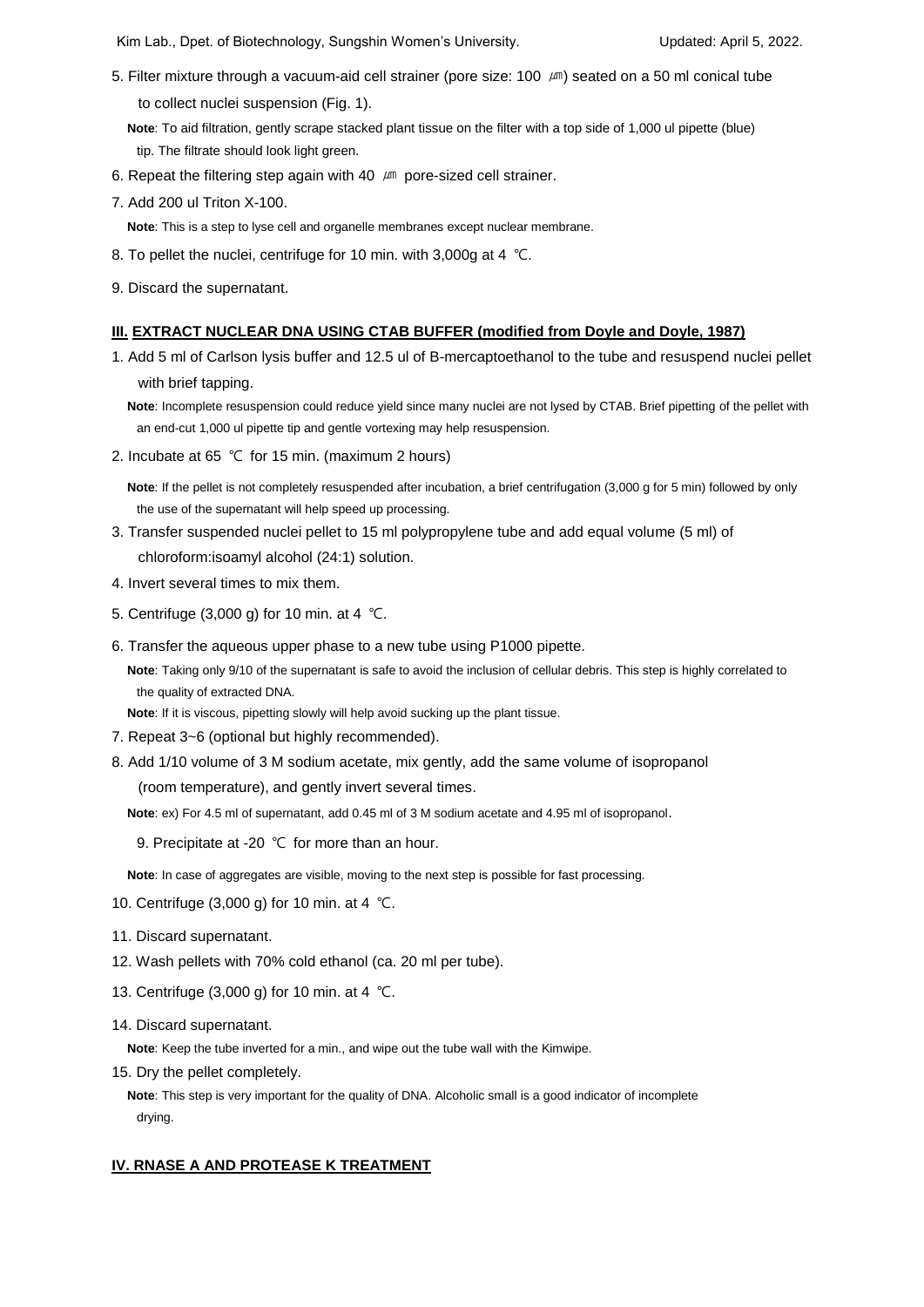Kim Lab., Dpet. of Biotechnology, Sungshin Women's University. The Many Contract April 5, 2022.

1. Dissolve pellet with 2 ml of TE buffer

**Note**: If it is difficult to dissolve, incubate it 50 ℃ water bath for less than 10 min.

**Note**: Crushing pellet with pipette tip might be helpful for fast dissolving but never to vortex the sample. If the pellet is not completely resuspended after incubation, brief centrifugation (3,000 g for 5 min) followed by only the use of the supernatant will help speed up processing.

- 2. Add 20 ul (10 ul/ml) of RNase A (10 mg/ml conc.)
- 3. Incubate 37 ℃ 5 min.
- 4. Add 20 ul (10 ul/ml) of proteinase K (>600 units/ml conc.)
- 5. Incubate 50 ℃ 15 min.
- 6. Add equal volume (2 ml) of chloroform:isoamyl alcohol (24:1)
- 7. Invert several times to mix
- 8. Centrifuge (3,000 g) for 10 min. at 4 ℃.
- 9. Transfer the aqueous upper phase to a new 15 ml tube.

**Note**: Taking only 9/10 of the supernatant is safe to avoid the inclusion of cellular debris. This step is highly correlated to the quality of extracted DNA.

- 10. Repeat 6~9 (optional).
- 11. Add 1/10 volume of 3 M NaOAc, mix gently, add an equal volume of room temperature isopropanol, and gently invert several times.

**Note**: ex) For 3.5 ml of supernatant, add 0.35 ml of 3 M NaOAc and add 3.85 ml of isopropanol.

12. Precipitate at -20 ℃ for more than an hour.

**Note**: In case of aggregates are visible, moving to the next step is possible for fast processing.

- 14. Centrifuge (3000 g) for 10 min. at 4 ℃.
- 15. Discard supernatant.
- 16. Wash pellets with 70% cold ethanol (ca. 5 ml per tube).
- 17. Centrifuge (3000 g) for 10 min. at 4 ℃.
- 18. Discard supernatant.

**Note**: Keep the tube inverted for a min., and wipe out the tube wall with the Kimwipe.

19. Completely drying.

**Note**: This step is very important for the quality of DNA. Alcoholic small is a good indicator of incomplete drying. 20. Add 50~ 500 ul of water to each tube to dissolve the pellet.

**Note**: If it is difficult to dissolve, incubate it 50 ℃ water bath for less than 10 min.

**Note**: Crushing pellet with pipette tip might be helpful for fast dissolving but never to vortex the sample. If the pellet is not completely resuspended after incubation, brief centrifugation (3,000 g for 5 min) followed by only the use of the supernatant will help speed up processing.

21. Check the quality (A260/280 and A260/230) and the quantity of extracted DNA using the Nanodrop (ND2000USCAN; Thermo Fisher Scientific, Massachusetts, USA) and the Qubit. 22. Check length distribution using the Femto Pulse System (Agilent).